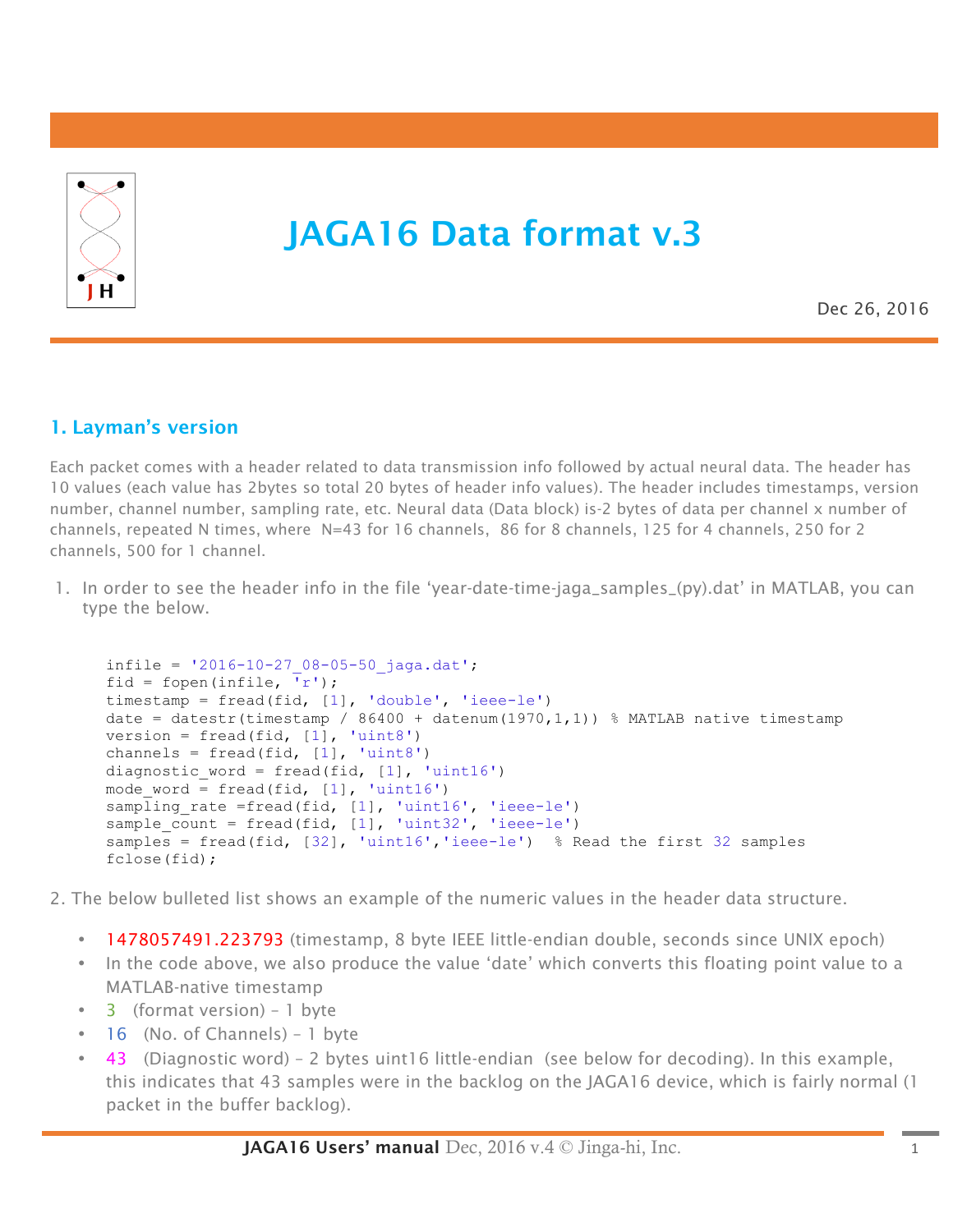- 12299 (Mode word) 2 bytes uint16 little-endian. In this example, bit 13==1 (Diagnostic word is backlog in sample count), and bit12==1 (Bottom 8 bits of Mode word indicates lost packets since previous report). Bottom 8 bits == 11 indicating 11 lost packets since last report.
- 1000 (Sampling Rate=Samples/sec) 2 bytes uint16 little-endian
- 1,742,489 (uint32 little-endian, Elapsed samples.)

After this header, Data block starts. The data block consists of N sample sets (where each sample set is 2 bytes x 16 channels)

- Sample set: 56049, ...., value (2 byte uint16 little-endian for each value). 56049 is the value for channel 1, followed by values for channels 2, ..16
- This sample set repeats N times

The number of sample sets in the data block depends on the number of channels, as follows

- N=43 when 16 channels
- N=125 when 4 channels
- N=250 when 2 channels
- N=500 when 1 channel

After the data blocks, there is a TTL block (if TTL is enabled, otherwise this block does not exist)

After the data blocks (and optional TTL block), the next packet is recorded, starting with the header as above.

3.The output below shows the hexadecimal representation of the same example data shown in 2., that are written in numeric values. You can obtain this hexadecimal output on a Mac OS/Linux command line by typing \$ xxd filename

We have highlighted particular components of the data stream in the same colors as shown in the numerical representation in 2. above.

```
Byte Offset: Hexadecimal values
```

```
16 byte location 
0000000: a052 ce84 5706 d641 0310 2b00 0b30 e803
0000010: 9996 1a00 f1da ffc5 14db 9fd4 36da 70c4
0000020: 96d8 b2ce 7add cbcc 7fd0 88db e1cc ccd6
0000030: e9c0 8bc1 35d0 8bc0 adce d1cb 8ccd dcbe
0000040: e6cb 02c8 21d2 cac6 dbc4 e3d2 7dc0 b3cd
0000050: 08ad 7eaf 26c1 e7b6 3cbc 72bf 64bb 93b6
0000060: 05b9 13be 24c0 0fbd 5bb2 f1c6 5eac f8c1
0000070: 6f90 3796 59af 14ab f3a5 a1b0 81a5 d5ac
0000080: e2a1 61b2 74a9 d9b1 b49b 3bb9 1d94 c7b4
```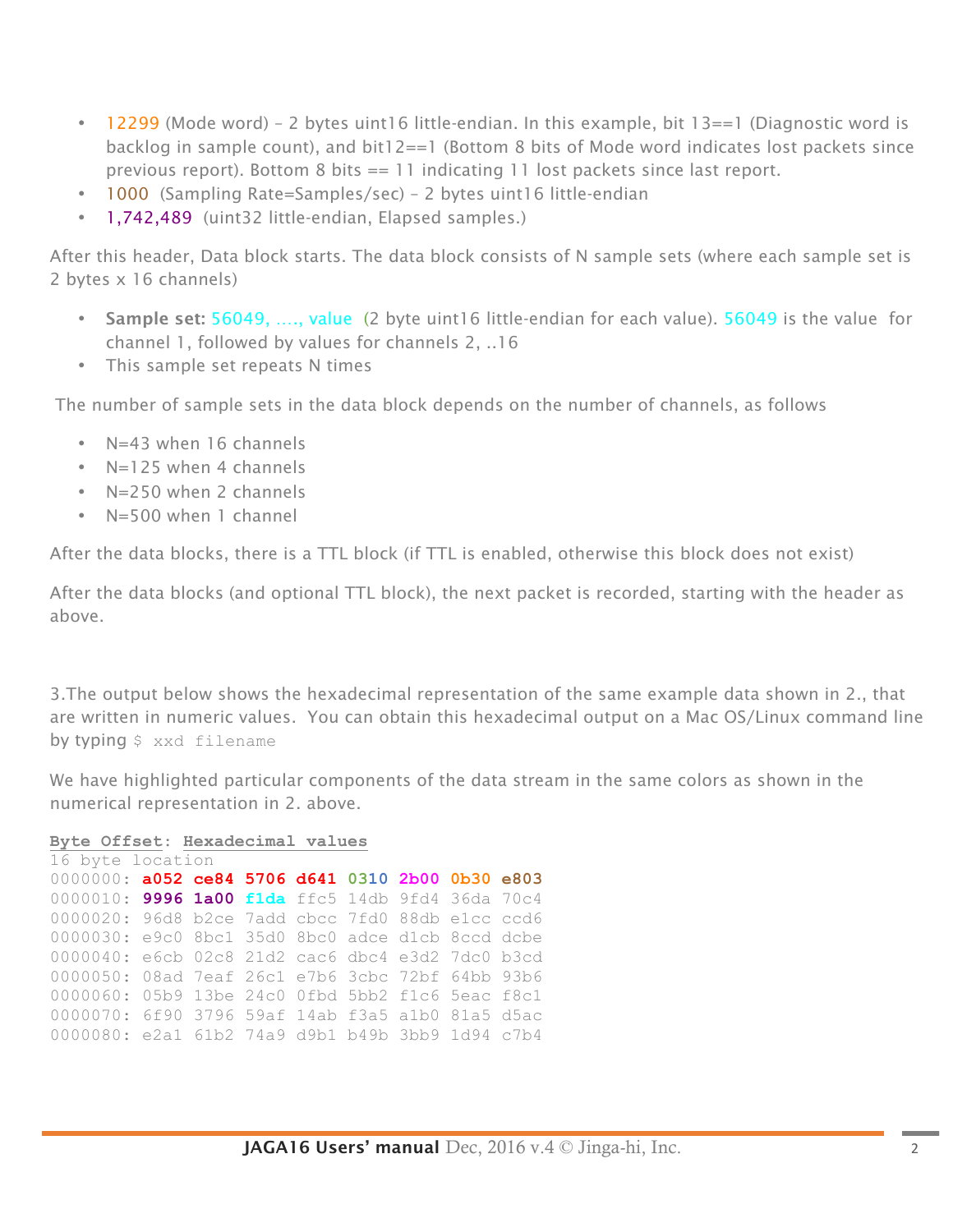# 2. Engineering Version

The JAGA device produces data asa stream of UDP packets, and sends it to a receiving computer. The receiving computer then stores that data to disk, with some additional timestamp information per received packet.

The timestamp must be generated by the capturing software, based upon time of receipt of the packet, with some logic for removing packet jitter. The packet sample counter will be far more linear than the network packet receive time, so the counter should be used to linearly extrapolate the receive times to a more stable start time for the capture. This logic is implemented in the Python software provided with the JAGA16 device, so custom software implementations can use this as a reference implementation. The timestamps recorded in the file can then be used to synchronize the captured data with other data sources *captured on the same computer* (since clocks can vary significantly between computers). For longer continuous capture times, the linear extrapolation should be repeated periodically depending on the system clock drift rate, since the system clock and JAGA16 device's clock ticks will drift apart over time. The JAGA16 device's clock accuracy is rated at  $\pm 20$ ppm, so you could expect a drift of approximately ±20 milliseconds per 1000 seconds, or ±72ms per hour of capture time.

We here document the on-disk format of the data, to permit further decoding and processing by thirdparty software.

2.1.Description

The data file is organized as follows:



The specific data is:

- Timestamp (8 bytes): IEEE little-endian double-precision floating point number, indicating the number of seconds since 1970-01-01 00:00:00 UTC (Unix Epoch), to microsecond precision.
- Header (12 bytes):
	- $\circ$  Format (2 bytes, unsigned 16-bit integer, little-endian): the data format in this file, currently always = 3. Future file formats will use a different version number.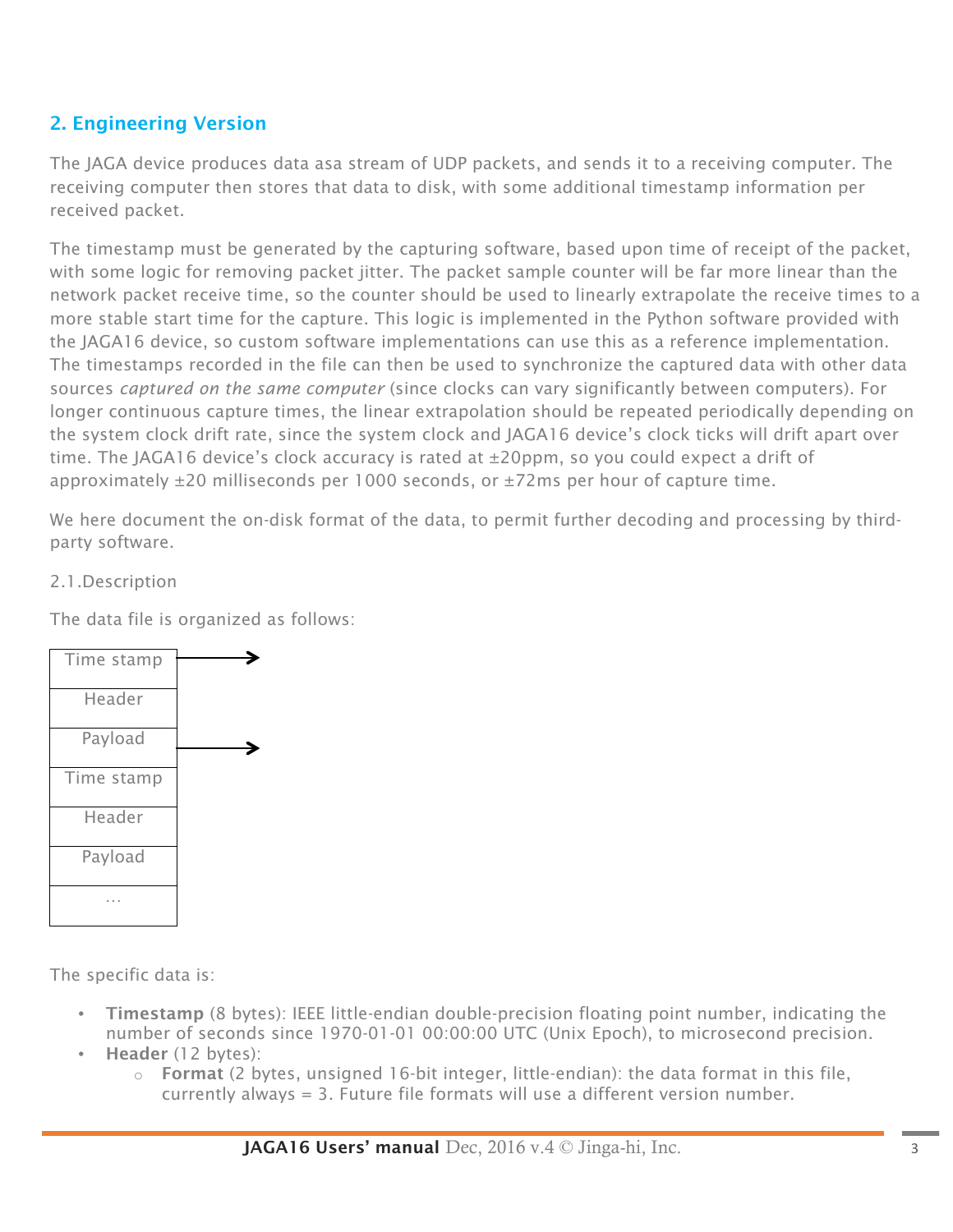- $\circ$  **Channels** (1 bytes, unsigned 8-bit integer): the number of channels being captured, should be one of 16, 8, 4, 2 or 1.
- o Diagnostic word (2 bytes, unsigned 16-bit integer, little-endian): Meaning depends on the value of the Mode word, see Section 2.2 Data structures for details.
- $\circ$  Mode word (2 bytes, unsigned 16-bit integer, little-endian): Bitwise flags indicating various modes and the meaning of the Diagnostic word. See Section 2.2. Data structures for details.
- $\circ$  Samples per second (2 bytes, unsigned 16-bit integer, little-endian): the number of sample sets (there is 1 sample per channel in a sample set) captured in 1 second. This rate varies depending on the specific configuration of your device. You should use this value as the sampling rate in FFT functions and the like.
- o Elapsed samples (4 bytes, unsigned 32-bit integer, little-endian): the number of complete seconds that have elapsed since the beginning of capture (when the JAGA device was turned on). This value starts at 0 and is incremented by 1 every time the "sequence number" field (see below) reaches the value of "Samples per second" (see above).
- Sample data (2 bytes x Channels x Samples per packet) There are "Samples per packet" sample sets per packet (see the table below for details).
	- sample set (2 bytes x Channels). A sample set consists of one sample for each channel, as captured at a particular time.<sup>1</sup>
		- sample (2 bytes, unsigned 16-bit integer, little-endian). A sample is an integer value as captured by an analog-digital converter  $2$  in the range 0-65535, with a grounded channel yielding a value near the middle of the range<sup>3</sup>

The "Samples per packet" value that determines how many sample sets are in each packet is set depending on the number of channels being captured:

| <b>Channels</b> | Samples per packet |
|-----------------|--------------------|
|                 | 500                |
| $\overline{2}$  | 250                |
| 4               | 125                |
| 8               | 86                 |
| 16              | 43                 |

### 2.2 Data structures

### File format

The file format documented here is as produced by the capture.py program (JAGA Python v2.0 software package), or jaga ephys.m in in MATLAB v2.0 software package.

The file contains one timestamp/payload pair as documented below.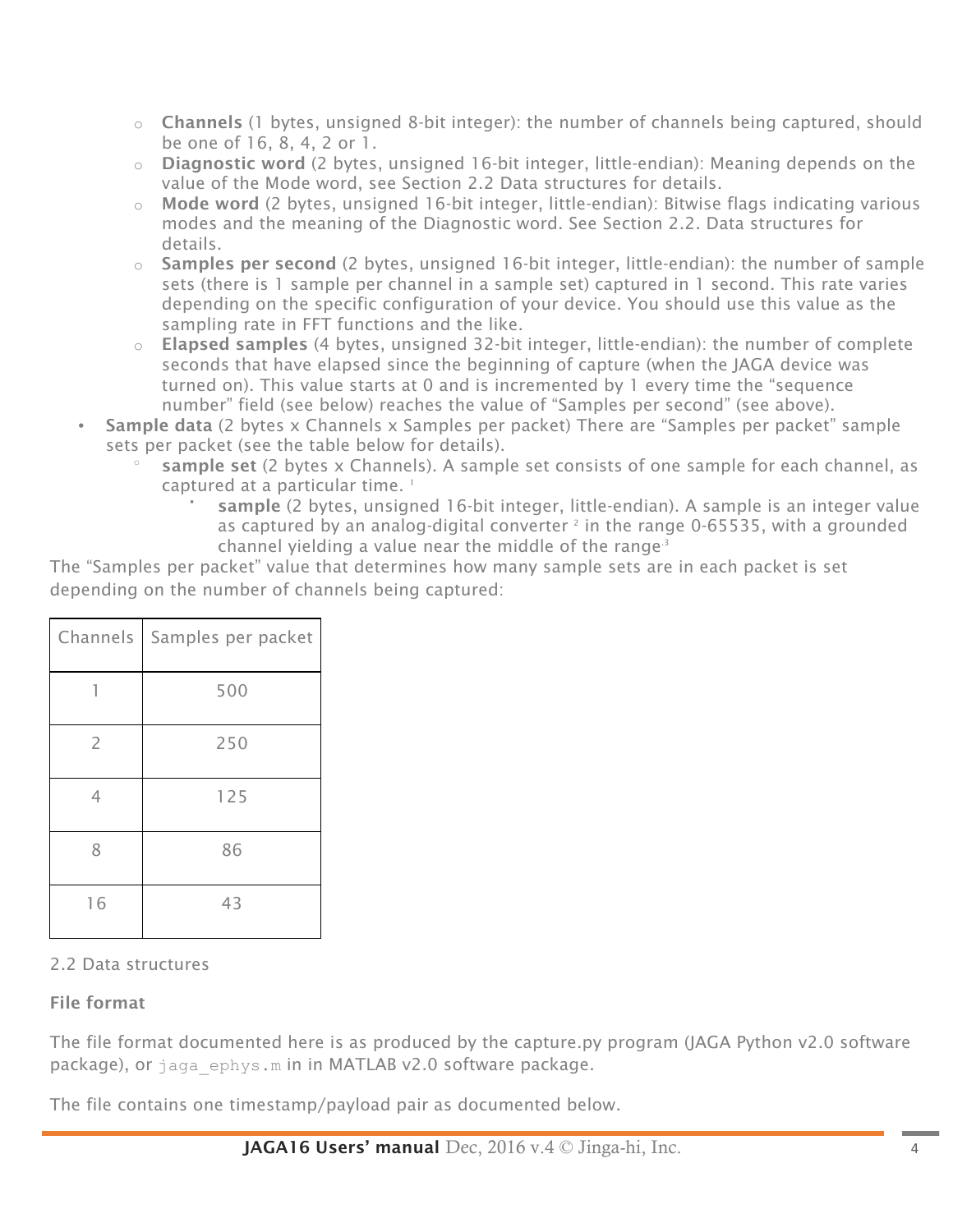- IEEE Little-endian double precision number of seconds since epoch, to microsecond precision (8 bytes)
- Wire format packet payload as documented below.

#### Wire format

All data is little-endian.

```
typedef struct tlm_packet_s
{
tlm data header t header;
tlm_data_t_samples[SAMPLES_PER_PACKET];
#if TTL
uint8 ttl data[(SAMPLES PER PACKET / 8) + 1]; // bit-packed TTL values.
#endif
} tlm_packet_t;
// TLM Format 3
typedef struct tlm_data_header_s
{
uint16 format; \frac{1}{2} // For this version, format = 3.
uint16 channels;
uint16 diagnostic word;
uint16 mode_word;
  // Bit 15: Is 1 if TTL info present at end of packet
  // Bit 14: Is 1 if packet is CRC packet (Deprecated)
  // Bit 13: Is 1 if packet contains backlog value in sample counts. (value is in 16-bit 
  // diagnostic word)
  // Bit 12: Is 1 if bottom 8 bits indicates # of discarded packets since previous report 
  // (i.e. that could not be sent due to network traffic)
  // Bits 8-11 Unassigned.
 // Bits 0-7: If format = 0, this is bits-per-sample (always 16). If format > 0, value is
  // indicated by bits above
uint16 samples per second;
uint32 elapsed samples; // Since capture began. Starts at 0 and
} tlm data header t;
typedef struct tlm_data_s
{
uint16 sample data[CHANNELS];
} tlm_data_t;
```
2.3. Define Values for JAGA device

#### #define values

The #define values are set according to the specific configuration of the device. Find your configuration below. samples\_per\_second can vary depending on the specific configuration, and is recorded in each packet header as shown above.

### 16 Channels

#define CHANNELS 16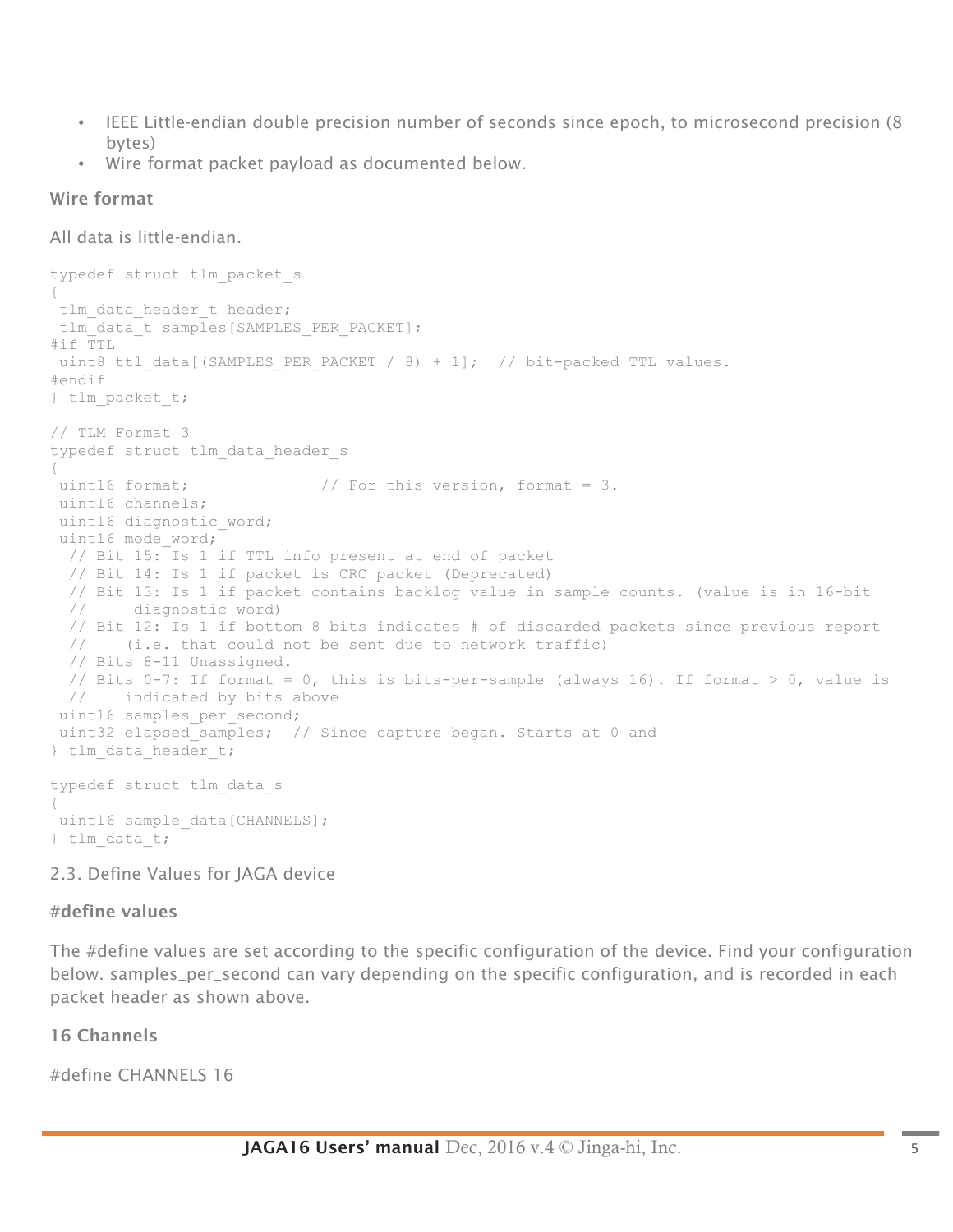#define SAMPLES\_PER\_PACKET 43

8 Channels

#define CHANNELS 8

#define SAMPLES\_PER\_PACKET 86

4 Channels

#define CHANNELS 4

#define SAMPLES\_PER\_PACKET 125

2 Channels

#define CHANNELS 2

#define SAMPLES\_PER\_PACKET 250

1 Channel

#define CHANNELS 1

#define SAMPLES\_PER\_PACKET 500

2.4. TTL Data

JAGA can accept TTL inputs from an external device. For JAGA devices designed to accept and record TTL signals, the packet format is modified. To indicate that the packet carries TTL data, the most significant bit of the 'bits\_per\_sample' field is set to 1 (so the integer uint16 value would be 32768 + 16  $= 32784$ ).

The value of the TTL pin at each sample time is recorded in a bit-packed field at the end of the packet (after all samples). Because the chip used on the JAGA device is inherently 16-bit, the length of the TTL field is padded to a 16-bit boundary.

So:

- 16 channels: 43 samples  $\rightarrow$  48 bits (6 bytes)
- 8 channels: 86 samples  $\rightarrow$  96 bits (12 bytes)
- 4 channels: 125 samples  $\rightarrow$  128 bits (16 bytes)
- 2 channels: 250 samples  $\rightarrow$  256 bits (32 bytes)
- 1 channel: 500 samples  $\rightarrow$  512 bits (64 bytes)

In contrast to the rest of the packet data, the TTL data is big-endian, i.e. TTL values are packed from left to right into the TTL data field.

----------------------------------------------------------------------------------------------------------------------------------------------------------------

JAGA16 Users' manual Dec, 2016 v.4 © Jinga-hi, Inc. 6